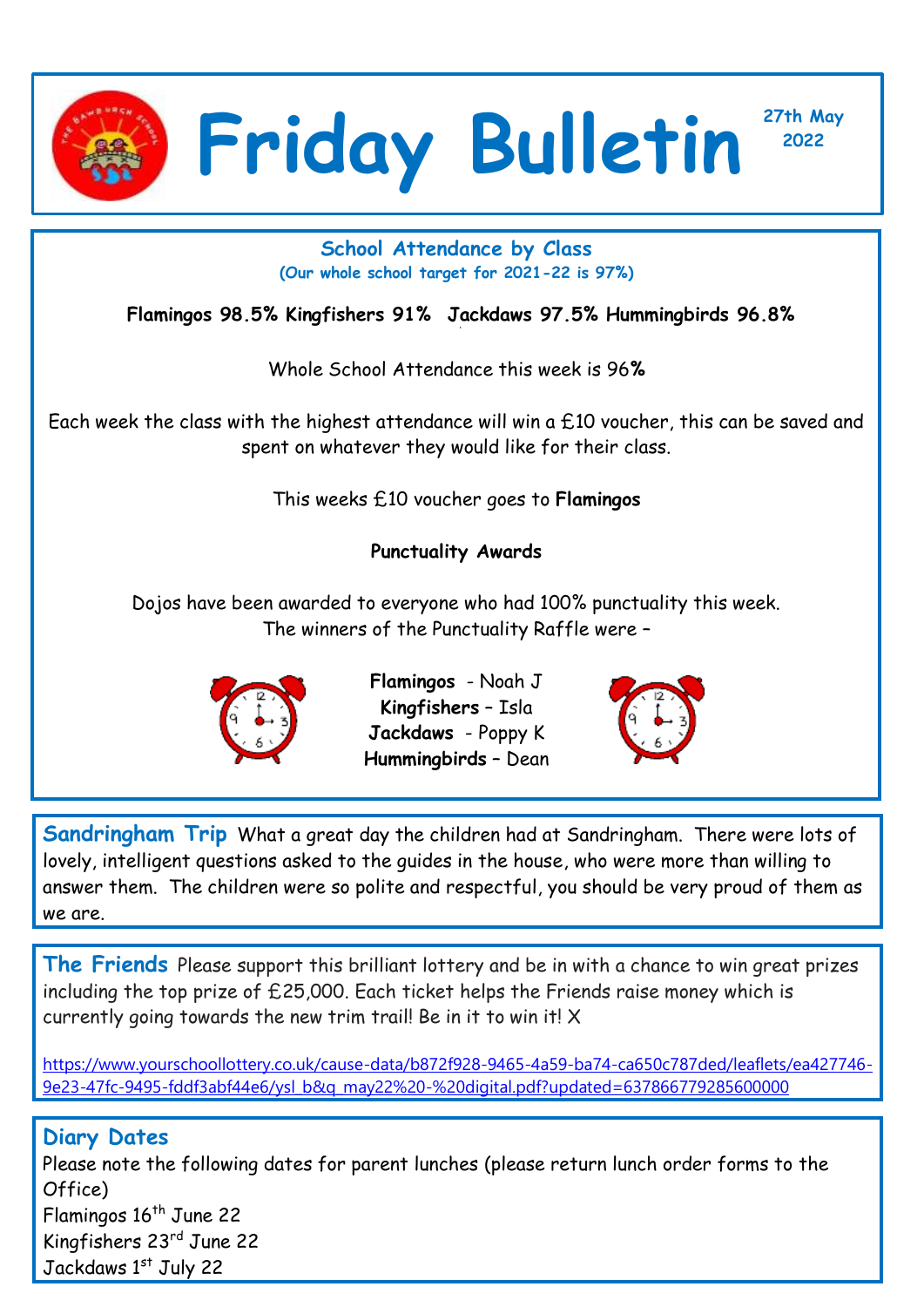Year 5 5<sup>th</sup> July 22

Sports Day 8<sup>th</sup> July 22 KS2 performance 14<sup>th</sup> July 22 End of Year Celebration Assembly and Year 6 leavers lunch 18<sup>th</sup> July 22

**School Disco** The Friends are pleased to announce the long awaited return of the school disco!

On Friday 10th June KS1/Reception disco 3.15-4.15 followed by snacks, drinks and film club until 5.15 KS2 snacks, drinks and film club after school, followed by disco 4.15-5.15 £4 per child, payable via Parentmail

If you are able to help out at the disco for all or part of the event, we would be very grateful for some extra pairs of hands - please contact the Office if you can help and we'll get in touch!

Payment by Tuesday 7th June please.



**Dogs** Could those of you who bring dogs on the school run please avoid standing directly outside the school gates. We have a number of children who are scared of dogs and this can make their arrival at school upsetting. If you could stand to one side to allow a clear passage into school, it would be very much appreciated.



## **From The Friends – Upcoming Events**

 School disco : Friday 10th June Bawburgh Village Duck Race: Saturday 9th July (Friends and school will have stalls there)



Colour run / Bus Opening: Sunday 17th July

On Sunday  $17<sup>th</sup>$  July, The Friends will be having a stall with good quality used school uniform for sale. If you have any items of uniform that you would like to donate, please bring into the Office. Thank you.

**Emergency Contact Details** Could you please advise the Office if you or any of your emergency contacts have changed their telephone number, email or address so we can update our records accordingly. It is important that we have at least 2 emergency contacts for each pupil.

**Norfolk Show Wednesday 29th June** Please note that the whole school will be attending the show. We will not be returning to school until 5 p.m. and there will be no afterschool club on that day. Please note that the children will need to bring their lunch in a back pack – 2 straps on their back eg not a plastic bag. If your child is having a school packed lunch, please provide the back pack. Water bottles – They need to be a reusable bottle so they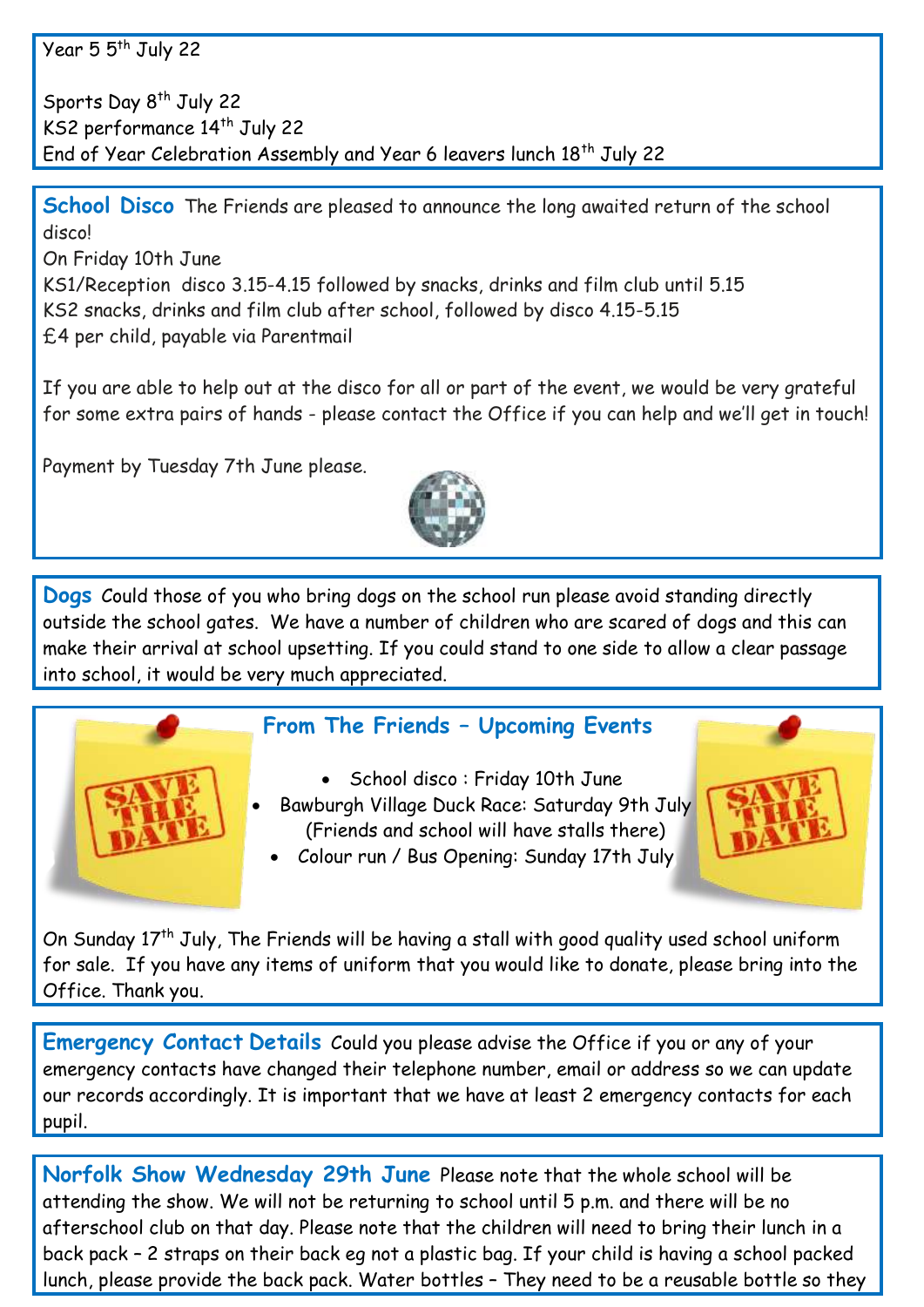can be refilled, eg not a carton. School uniform needs to be worn and sunhat/sunscreen to be taken.

**Hummingbirds** Don't forget to complete the Kings College questionnaire and return to the Office.

**School Uniform** Following guidance from the DfE we have updated our school uniform policy which will allow us to achieve better value for parents and carers. Please see attached the new school uniform list. We do not expect you to purchase items immediately, as existing items can be worn until outgrown or worn out. You will still be able to purchase through Birds of Dereham or we will have iron on badges for you to purchase and add to items purchased from other retail outlets. We also have a supply of used uniform to purchase. If you have any queries, please contact the Office.

**New Reception for September 2022** We have spaces available for September 2022 if you know of any child who would like to join us. Please see Miss Stedman.

**Staff Carpark** Can we please ask that you do not use the staff carpark to drop off or pick up your children from, this includes those who attend breakfast and after school club. Thank you.

**Platinum Jubilee** The children have been given a Platinum Jubilee medal as a gift from the school to commemorate the jubilee.

**Happy holidays** We hope you have a lovely half term and jubilee celebrations. We look forward to seeing you on Monday  $6<sup>th</sup>$  June.

**Message from the Head Girls and Boys – Movie Afternoon and Buddy Bench** The movie night that the Head pupils organised for the school was a great success. The Heads would like to inform everyone that they raised over £240!! This money will go towards the buddy bench that will be placed on the school field for any of the pupils to sit on. They would also like to inform you that the file attached is a competition for the buddy bench that the Heads are also organising. They would like the pupils over half term to design a bench using all of their creativity. They can hand in their designs to the heads and the winning design will be painted on the bench – see sheet for more.

**Covid** Now that all guidance has been withdrawn I thought that I would share with you our school's policy (Norfolk's) on Covid in schools:

- If your child has [symptoms of a respiratory illness,](https://www.gov.uk/guidance/people-with-symptoms-of-a-respiratory-infection-including-covid-19#symptoms-of-respiratory-infections-including-covid-19) **and** a high temperature, and you feel they are not well enough to attend school, stay at home and avoid contact with people until they are well enough to resume normal activities and no longer have a high temperature (and no longer need medication to reduce a temperature).
- [Children and young people \(aged 18 years and under\) who have](https://www.gov.uk/guidance/people-with-symptoms-of-a-respiratory-infection-including-covid-19#children-and-young-people-aged-18-years-and-under-who-have-symptoms-of-a-respiratory-infection-including-covid-19) **mild** symptoms of a [respiratory infection](https://www.gov.uk/guidance/people-with-symptoms-of-a-respiratory-infection-including-covid-19#children-and-young-people-aged-18-years-and-under-who-have-symptoms-of-a-respiratory-infection-including-covid-19) such as a runny nose, sore throat, or slight cough, who are otherwise well, can continue to attend their education setting.